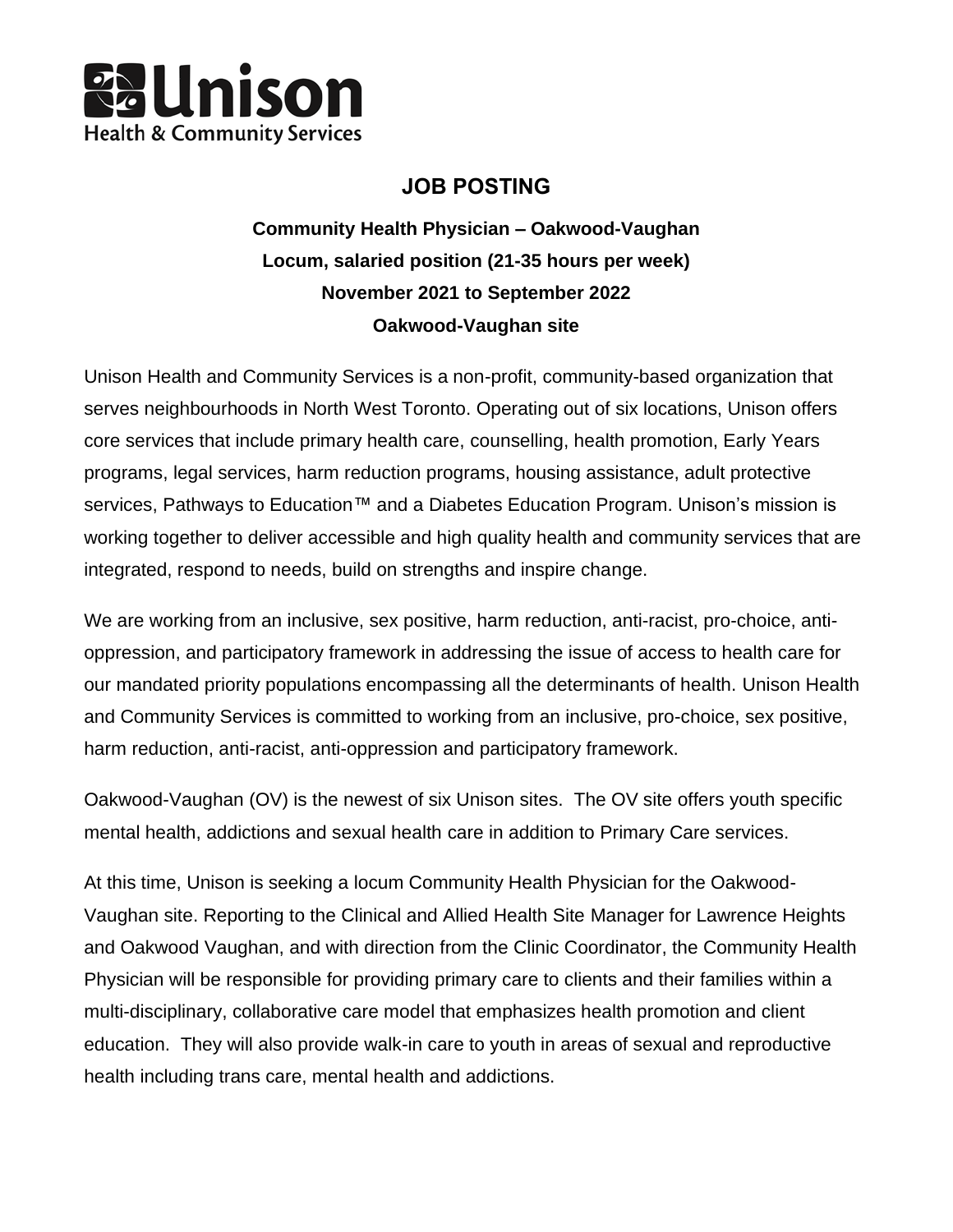The Community Health Physician will have strong clinical and interpersonal skills to complement our team.

## **Qualifications:**

- License to practice medicine and membership in good standing with the College of Physicians and Surgeons of Ontario
- Availability to work at least one evening per week and at least two Saturdays per month
- Demonstrated experience in community-based primary care settings
- Demonstrated knowledge of and sensitivity to the impact of social, economic, environmental and cultural issues on health
- Ability to work as part of an interdisciplinary team of clinical and program staff
- Ability to do venipuncture or willingness to learn
- Demonstrated experience in community-based primary care settings that focus on youth
- Ability to manage all aspects of reproductive health including insertion and removal of IUDs
- Prescribe relevant medications and provide follow up care to clients requesting medical abortions
- Ability to initiate and provide hormone therapy to trans clients
- Maintain professional development related to youth, general healthy sexuality and related specific job responsibility issues
- Demonstrated commitment to equity goals and principals, to sexual and reproductive rights, to being youth positive, LGBTTQ2+ positive and sex positive and to being inclusive of diverse sexual and gender identities
- Commitment to pro-choice philosophy
- Experience serving Unison's priority populations (seniors with complex needs, people with mental health and addictions, LGBTTQ2+, and youth facing barriers)
- Commitment to working from a harm reduction, community development perspective
- Ability to speak a second language an asset.

Unison Health and Community Services offers a competitive compensation plan.

Interested candidates are asked to email a résumé with covering letter by Friday, October 15, 2021 at 4:00 p.m. to: